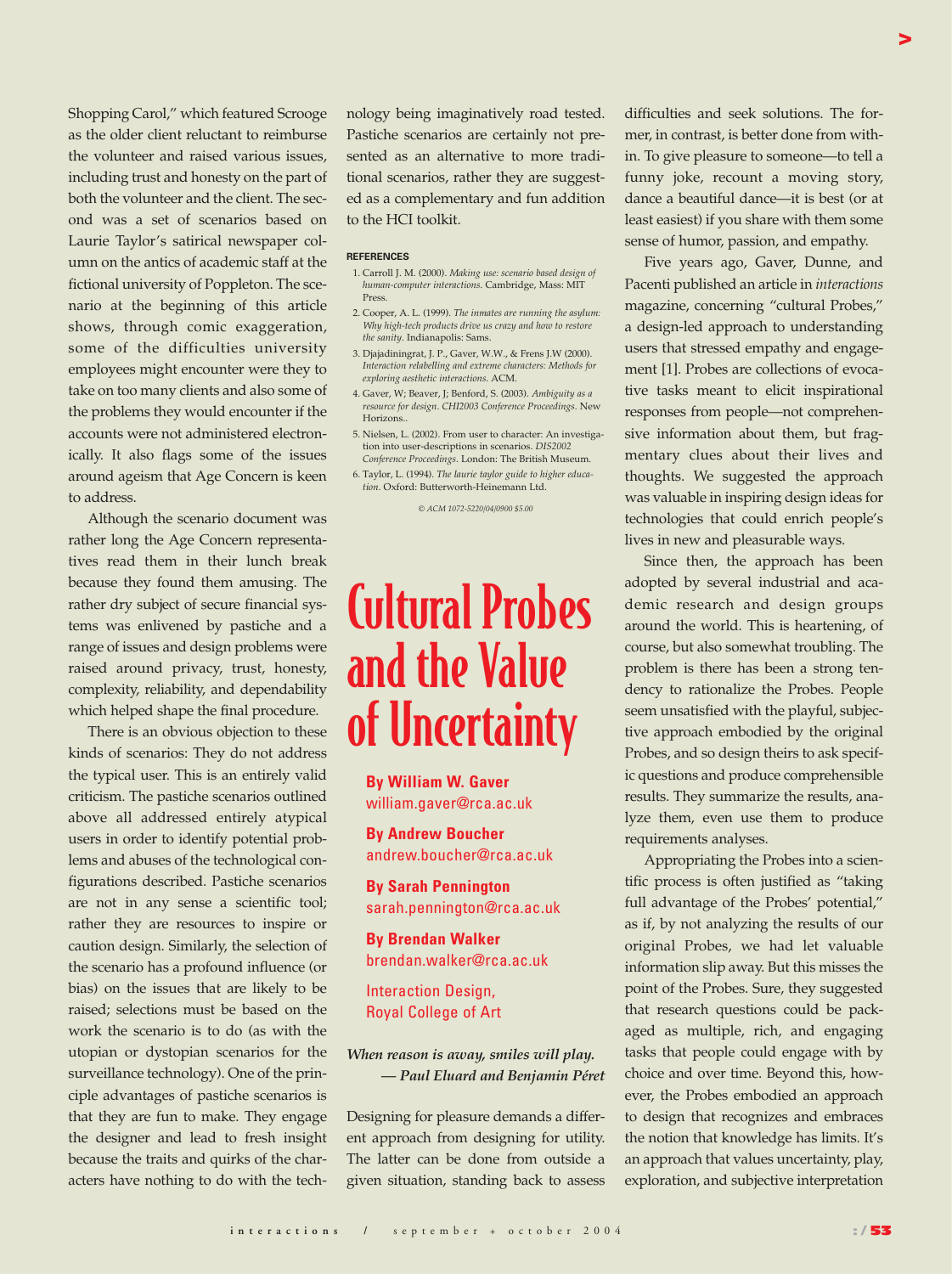

**Figure 1: A disposable camera repackaged with requests for specific pictures. Figure 2: A friends and family map based on Dante's heaven and hell.**



as ways of dealing with those limits.

*...it was through games, play, techniques of surprise and methodologies of the fantastic that [the Surrealists] subverted academic modes of enquiry, and undermined the complacent certainties of the reasonable and respectable.*

### *— Mel Gooding*

A recent example of our use of Probes provides an example of how we use this purposely uncontrolled and uncontrollable approach to help us understand design domains in new ways.

Over the last few years, we have been pursuing a project on new technologies for the home. At the outset, we realized that a great deal of research on domestic technologies reflects dubious stereotypes about how people live at home-that "home" equals "family," for instance, or that the activities of home revolve around consumption and recreation, domestic chores and paid employment. We decided to apply a Probes study to shake the preconceptions about home that seem to come with the domain.

For this study, we distributed domestic Probe packages to 20 volunteer households recruited through advertisements in popular London periodicals and signs posted on newsagents' windows. We made no attempt to control demographics, but our volunteers came from a wide range of circumstances: from ages 18 to 80, rich and poor, families, single people, and housemates; they represented a wide range of the home lives of people in today's society. Preliminary visits allowed us to introduce ourselves to the volunteers and give them Probe packages to complete over a month's time.

Confident from our success with the first Probes study, we designed more diverse and adventurous materials for this one. Space precludes a complete description here, but a few examples will give a feel for the approach we took.

As with many Probe or probeinspired studies, we included a *disposable camera* with our packages, repackaged and labelled with requests for particular pictures (Figure 1). Many of ours were extremely open-ended or even absurd: "something you'd like to get rid of," "the spiritual centre of your home," and "something red." On the one hand, we found it interesting to see how people dealt with these problematic requests. On the other, accidental glimpses of the home's atmosphere were as informative to us as more purposeful presentations made by the volunteers. If nothing else, the requests provided a structuring technique that encouraged people to take pictures of their homes that they might not normally do.

We also included a *friends and family map*, adapted from a technique suggested

by ethnographers in the project (Figure 2). Typically this requires that people come up with their own ways of diagramming their relationships, but we subverted the method by providing images (a cricket pitch; trees on a mountain slope; Dante's heaven and hell). This had the effect of encouraging volunteers to see their relations in new ways. Moreover, the visual frameworks we chose can be seen as somewhat sardonic comments on researchers' tendency to apply their own conceptual frameworks to the phenomena they observe.

One of our favourite items was the *Dream Recorder*, a cheap digital memotaker that we repackaged with instructions to use upon awakening from a vivid dream (Figure 3). Pulling the tab that activated the device lit a LED indicating that there was 10 seconds to describe a dream to us. After that, the device simply shut down; volunteers had no chance to edit or even review what they had said, but could only choose to return the device. We weren't sure what to expect from this, but thought it might give us unexpected new insights into their lives. In fact, it gave us much more: The dreams we received were remarkably powerful and sometimes poignant, seeming to summarize people's lives and personalities in a few evocative words.

*"In my dream, the moon's reflection in a stream turned into my girl-*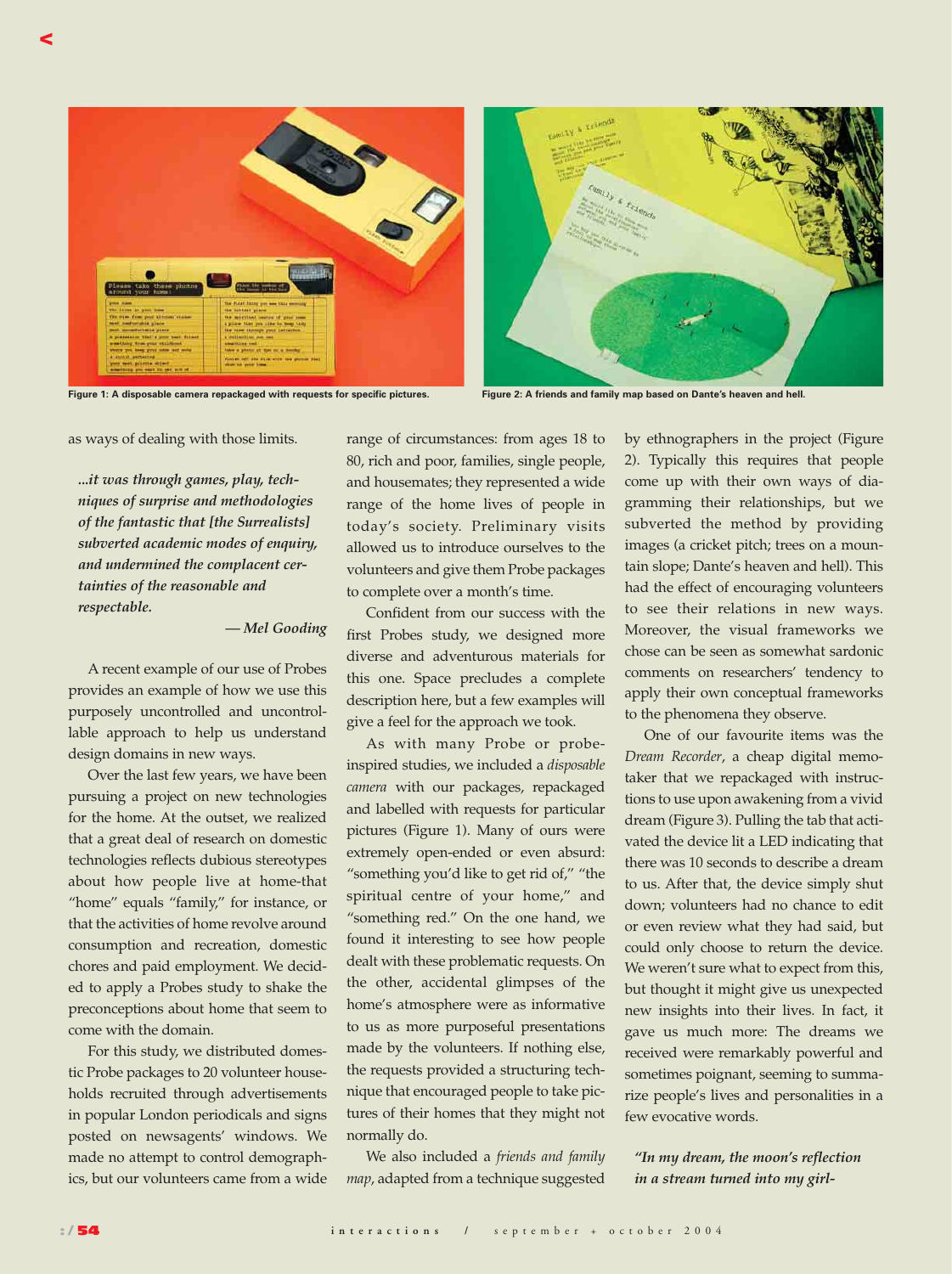## *friend's face. As I leaned forward to kiss her lips, I fell into the water and it was dark, green and very cold." — S's dream.*

None of these tasks (or any of the others we used) produced returns that were easy to interpret, much less analyze. How could you compare two photographs, even if you knew both were meant to show "the spiritual centre of the home?" It would be difficult to know for certain what the photographer had meant to highlight, and impossible to know its exact significance. Similarly, it is tricky to analyze friends' and family maps, knowing that they've been shaped and constrained by an arbitrary visual metaphor. How can you extract user requirements from dreams?

Our Probe results are impossible to analyze or even interpret clearly because they reflect too many layers of influence and constraint (see Figure 4). Of course, any user-testing involves a cycle of expression and interpretation. Researchers express their interest through questionnaires, experimental tasks, or the focus of their ethnographic observations; volunteers interpret researchers' motivations and interests and express themselves in response; and researchers interpret the results. But whereas most research techniques seek to minimize or disguise the subjectivity of

this process through controlled procedures or the appearance of impersonality, the Probes purposely seek to embrace it.

When we finally receive the results it is clear that they are incomplete, unclear, and biased. We do not ask volunteers to explain their responses. Instead, we value the mysterious and elusive qualities of the uncommented returns themselves. Far from revealing an "objective" view on the situation, the Probes dramatize the difficulties of communicating with strangers.

*'Tell me about yourself,' says a stranger at a party. You can recite your résumé, but what you really want to express, and what the stranger (assuming her interest is genuine) really wants to know, is what it is like to be you. You wish (assuming that your interest is genuine) that you could just open your mind and let her look in.* 

*— Louis Menand*

What is the point of deliberately confusing our volunteers and ourselves? Most fundamentally, it is to prevent ourselves from believing that we can look into their heads. By producing returns that reverberate with mutual influence, it is impossible to arrive at comfortable conclusions about our volunteers' lives or to stand back and regard them dispassionately. Instead, we are forced into a situation that calls for our own subjective interpretations. We have to see our volunteers in terms of our own experiences, understanding their responses empathetically, not intellectually.

>

Rather than producing lists of facts about our volunteers, the Probes encourage us to tell stories about them, much as we tell stories about the people we know in daily life. At first, these stories can reflect dismissive stereotypes ("she's a dumb media wannabe"). But stories are provisional. Our interpretations are constantly challenged: by the returns themselves, by the differing interpretations of colleagues, by our own changing perceptions. Over time, the stories that emerge from the Probes are rich and multilayered, integrating routines with aspirations, appearances with deeper truths. They give us a feel for people, mingling observable facts with emotional reactions.

The Probes simultaneously make the strange familiar and the familiar strange, creating a kind of intimate distance that can be a fruitful standpoint for new design ideas. They produce a dialectic between the volunteers and ourselves: On the one hand, the returns are inescapably the products of people different from us, constantly confronting us with other physical, conceptual, and emotional realities. On the other hand,





**Figure 3: The** *Dream Recorder***, a cheap digital memo-taker Figure 4: Probe results are the result of a multi-layered process of expression and interpretation.**